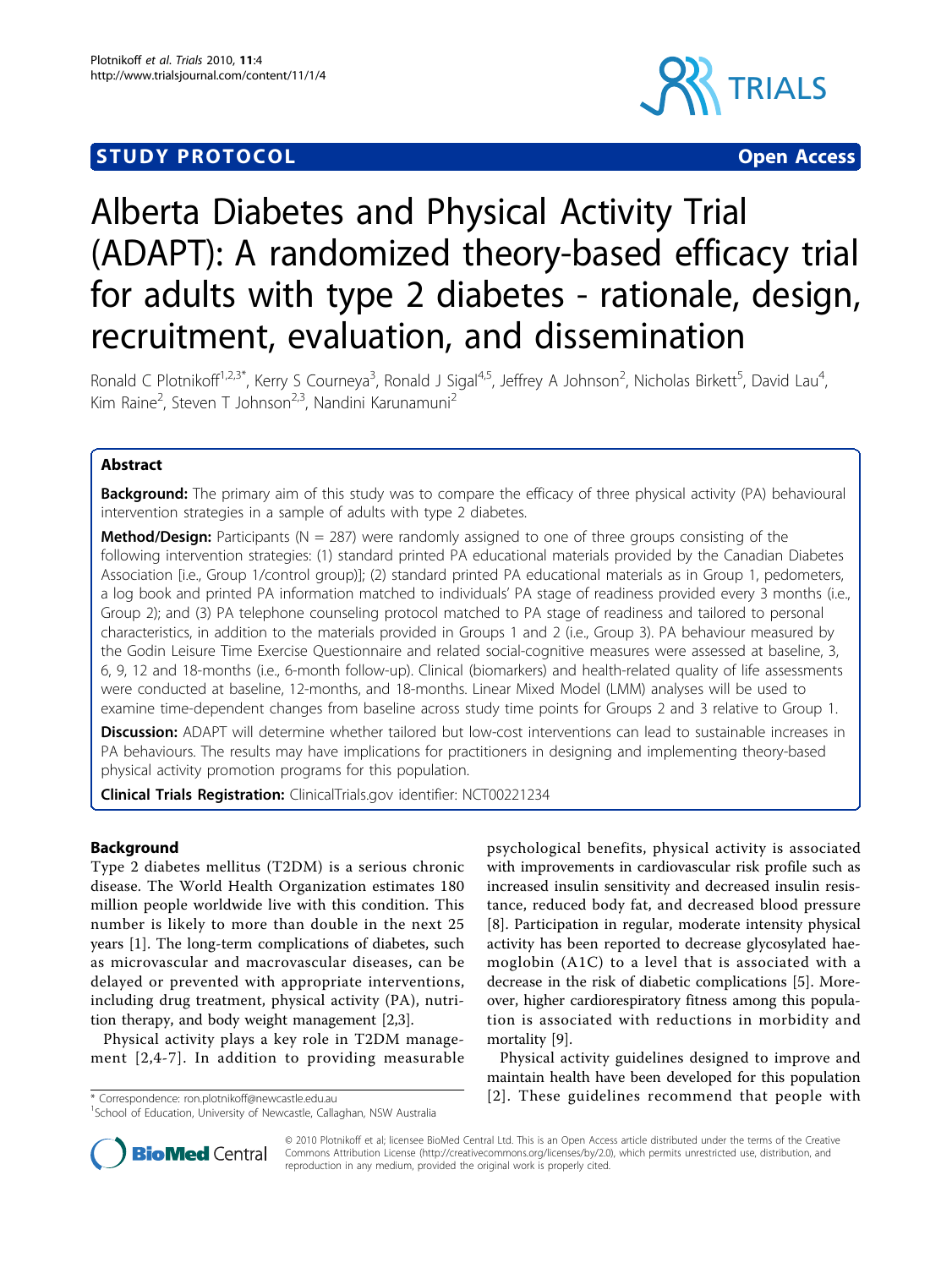T2DM participate in moderate intensity physical activity, such as brisk walking and biking for at least 150 minutes each week, over at least three non-consecutive days. It is also recommended that some form of resistance training be incorporated at least three times per week [[2](#page-7-0)]. Current evidence, however, indicates the majority of adults with T2DM remain either sedentary or insufficiently active to achieve health benefits [\[10,11\]](#page-7-0).

Given the beneficial effects of physical activity for those with T2DM and the low physical activity participation levels among this population, effective strategies to prevent and treat obesity and to encourage physical activity are needed [[2](#page-7-0)]. In this regard, great potential exists in the employment of social-cognitive theories to explain behaviour change and design interventions for diabetic populations [[11](#page-7-0)-[14](#page-7-0)]. More recently, a number of studies among the T2DM population have provided sufficient evidence in defining key social-cognitive determinants of physical activity behaviours among the T2DM population [[15-](#page-7-0)[19\]](#page-8-0). This information provides a valuable platform upon which population-based interventions can be developed and tested.

The mode and efficiency of program delivery are important considerations for physical activity promotion at individual and population levels. For example, tailored messages appear to be more efficacious than generic materials for producing change across various health behaviours as well as the promotion of physical activity [[20-22\]](#page-8-0). The use of printed materials and telephonebased counseling are two methods of applying individually tailored physical activity interventions that have achieved increases in physical activity in the adult population [\[23-26](#page-8-0)].

We designed the Alberta Diabetes and Physical Activity Trial (ADAPT) to explore the efficacy of two enhanced behavioural intervention strategies involving different modes of delivery. Using social-cognitive theories, the enhanced interventions were tailored to individuals' stage of readiness and personal characteristics, and were delivered via print-based or telephone-based modes.

The primary aim of ADAPT is to explore the efficacy of three behavioural intervention strategies namely: 1) standard printed physical activity educational materials provided by the Canadian Diabetes Association [i.e., Group 1/control group)]; (2) the same standard PA educational materials provided to Group 1, pedometers, log book and printed PA information matched to individuals' PA stage of readiness [[27\]](#page-8-0) provided every 3 months (i.e., Group 2): and, (3) PA telephone counseling protocol matched to PA stage of readiness and tailored to personal characteristics, in addition to the materials provided in Groups 1 and 2 (i.e., Group 3).

#### Specific Objectives

The objective of this study was to compare the efficacy of two enhanced behavioural intervention strategies for the promotion of physical activity versus a standard materials/control group in the adult general T2DM population.

# Methods/Design

#### Selection Criteria (eligibility)

Men and women aged 18 years and older, diagnosed with T2DM, with regular access to a telephone, and without an English language barrier were eligible to participate. Participants were initially screened at baseline using the Canadian Society for Exercise Physiology's Physical Activity Readiness Questionnaire (PAR-Q; <http://www.csep.ca/english/view.asp?x=698>); anyone who answered 'yes' to any question were asked to visit their doctor to ensure they were safe to start a physical activity program.

## Primary outcomes

Physical activity behaviour was assessed by subjective and objective methods. Self-reported physical activity was collected using a slightly modified version [\[10](#page-7-0)] of the validated Godin Leisure-Time Exercise Questionnaire [[28](#page-8-0)] that asked participants to report the average number of times per week and average duration, in the past month, they engaged in vigorous (rapid heart beats, sweating), moderate (not exhausting, light perspiration) and mild (minimal effort and no perspiration) intensity physical activity for a minimum of 10 minutes per session. Participation responses for the vigorous and moderate activity categories were then added to obtain summary scores of weekly PA and include weighted and non-weighted scores for PA intensity (i.e., weekly moderate intensity minutes multiplied by 4 Metabolic equivalents and vigorous intensity multiplied by 7.5 Metabolic equivalents) [[29\]](#page-8-0). Mild intensity activity responses were not included in the calculation since this level of intensity has no proven association with health benefits and is not included in the current practice guidelines.

As an objective measure of PA, total daily steps were collected with a pedometer over 3 days. Participants were instructed to wear a pedometer during waking hours and to record the total daily step counts in a log.

The study's second primary outcome, glycosylated hemoglobin (A1C), was measured using a turbidimetric immunoinhibition method on a Synchron LX20 analyser (Beckman Coulter, Fullerton CA) [[30\]](#page-8-0).

#### Demographic and Secondary outcomes

Socio-demographic factors were measured using questions based on the Statistics Canada 2001 census survey [[31\]](#page-8-0) and included: age, sex, ethnic origin, marital status, educational level, and gross annual family income.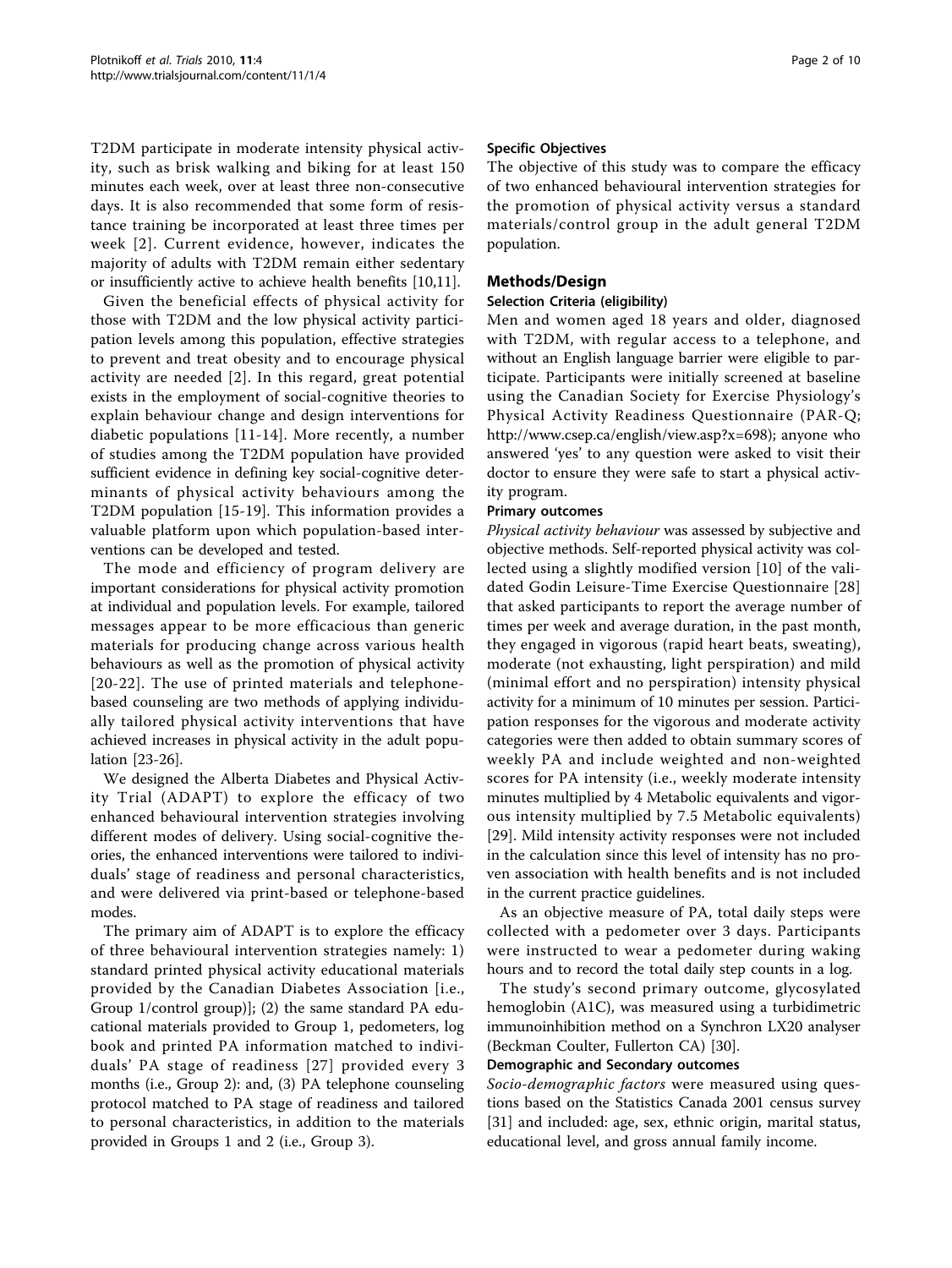Health factors were assessed using previously published self-report measures [\[10](#page-7-0)[,32](#page-8-0)] to determine diabetes type, height and weight (used to calculate body mass index); daily use of insulin or oral antihyperglycemic medication; age of diagnosis, cardiovascular disease (angina, past myocardial infarction) and cardiovascular disease risk (elevated blood pressure, cholesterol levels).

Clinical variables (biomarkers) were measured after an overnight fast; insulin, glucose, total cholesterol, highdensity lipoprotein-cholesterol (HDL), and triglycerides were measured using enzymatic methods, and low-density lipoprotein cholesterol (LDL) was calculated using the Friedewald equation without use of the preparative ultracentrifuge. More specifically, insulin was measured using a Roche Diagnostics Elecsys 2010 system using the sandwich principle [[30](#page-8-0)]. Glucose was measured using a hexokinase technique [\[30](#page-8-0)]. Plasma lipids, glucose and A1C were determined on a Synchron LX20 analyser (Beckman Coulter, Fullerton CA). Additionally, plasma C-reactive protein was analyzed using a turbidimetric technique and an automated Nephelometer Analyser System (Behring Diagnostics, Mannheim, Germany) using anti-CRP mouse monoclonal antibodies with latex microparticles.

Social-cognitive variables were collected by questionnaire and Table 1 provides a summary of the social-cognitive theories and related model constructs with the already calculated baseline reliability estimates (Cronbach  $\alpha$ ).

Health related quality of life (HRQL) was assessed using the SF-12 Physical and Mental scales [[33\]](#page-8-0) and the EQ-5D scale [\[34](#page-8-0)].

# Design

287 participants were randomly assigned to one of three intervention groups. Group 1 was the standard material/ control (i.e., current Canadian Diabetes Association clinical practice physical activity information and was not stage-matched). Group 2 received the same standard material as Group 1 and print media that was stagematched (i.e., Precontemplation, Contemplation, Preparation, Action, or Maintenance) [\[27](#page-8-0)] to baseline, 3, 6 and 9 month assessment and appropriate to the season (e.g., Spring, Winter), a pedometer and an activity log. Group 3 received all materials as in the other study arms, and additionally received physical activity specific telephone counseling. All groups received the print materials via regular mail. Figure [1](#page-3-0) provides a visual flow diagram of the study including data collection time points. The 'Theory Guidance' section below explains the theoretical underpinnings of the stage-matching. Intervention Strategies

All groups received a research package before randomization, which included an information letter detailing the study design and objectives, a consent form and the

Canadian Society for Exercise Physiology's Physical Activity Readiness Questionnaire (PAR-Q) to assess the need for physician permission to participate in the study <http://www.csep.ca/english/view.asp?x=698>. At the time of recruitment, it was clearly articulated to participants that ADAPT was a physical activity study and that they would be randomized (see below) into any one of the above-defined groups.

Once consent was received from the participants, they were randomized into one of the study's three arms (see the 'Recruitment and Randomization' section below for details on the randomization procedure). In order to record average steps for comparison, all participants in all three intervention groups were sent a pedometer. All participants were instructed to record pedometer steps for 3 days at the baseline, 6, 12 and 18 month assessments. The standard/control group was instructed not to use the pedometers between the assessment periods. All groups received a tape measure with instructions (which included an instruction photo) to self-measure waist circumference and report height and weight used to calculate Body Mass Index (BMI). The following details the individual interventions for each of the groups:

## Group 1

Group 1 was classified as the standard care/control group ( $n = 94$ ). This group received a one page leaflet outlining the Canadian Diabetes Associations' physical activity guidelines.

| Table 1 ADAPT psychosocial questionnaire reliability |  |  |
|------------------------------------------------------|--|--|
| summary ( $N = 287$ )                                |  |  |

| Construct (theory)                     | Number of<br>items | Cronbach's $\alpha$ at<br>baseline | <b>References</b> |
|----------------------------------------|--------------------|------------------------------------|-------------------|
| Planning/<br>Implementation (SCT)      | 7                  | .88                                | $[16]$            |
| Intention (SCT)                        | 4                  | .79                                | $[16]$            |
| Outcome expectations<br>(SCT)          | 8                  | .90                                | $[16]$            |
| Pros (SOC)                             | 5                  | .81                                | $[35]$            |
| Cons (SOC)                             | 3                  | .72                                | $[35]$            |
| Attitude (TPB)                         | 6                  | .86                                | $[15]$            |
| Subjective Norm (TPB)                  | 4                  | .73                                | $[15]$            |
| Perceived behavioural<br>control (TPB) | $\mathfrak{D}$     | $.56*$                             | $[15]$            |
| Response Efficacy<br>(PMT)             | 3                  | .84                                | [18]              |
| Severity (PMT)                         | 1                  | <b>NA</b>                          | [18]              |
| Vulnerability (PMT)                    | 1                  | <b>NA</b>                          | [18]              |
| Self-Efficacy (TPB/PMT/<br>SCT/SOC)    | 12                 | .94                                | [16,18,35]        |

**Note:** PMT = protection motivation theory;  $TPB =$  theory of planned behaviour; SCT = social cognitive theory; SOC = stages of change \*Pearson correlation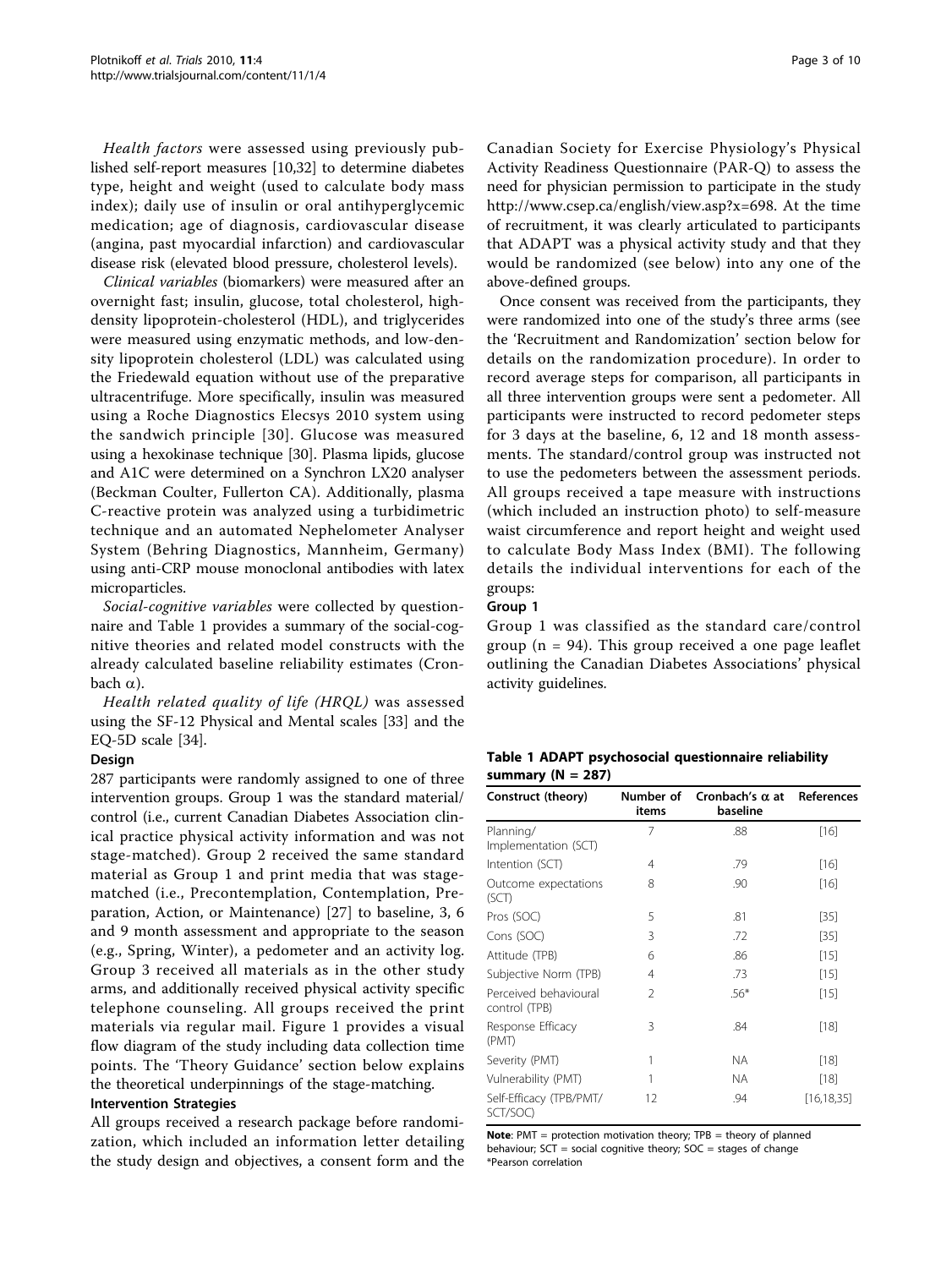<span id="page-3-0"></span>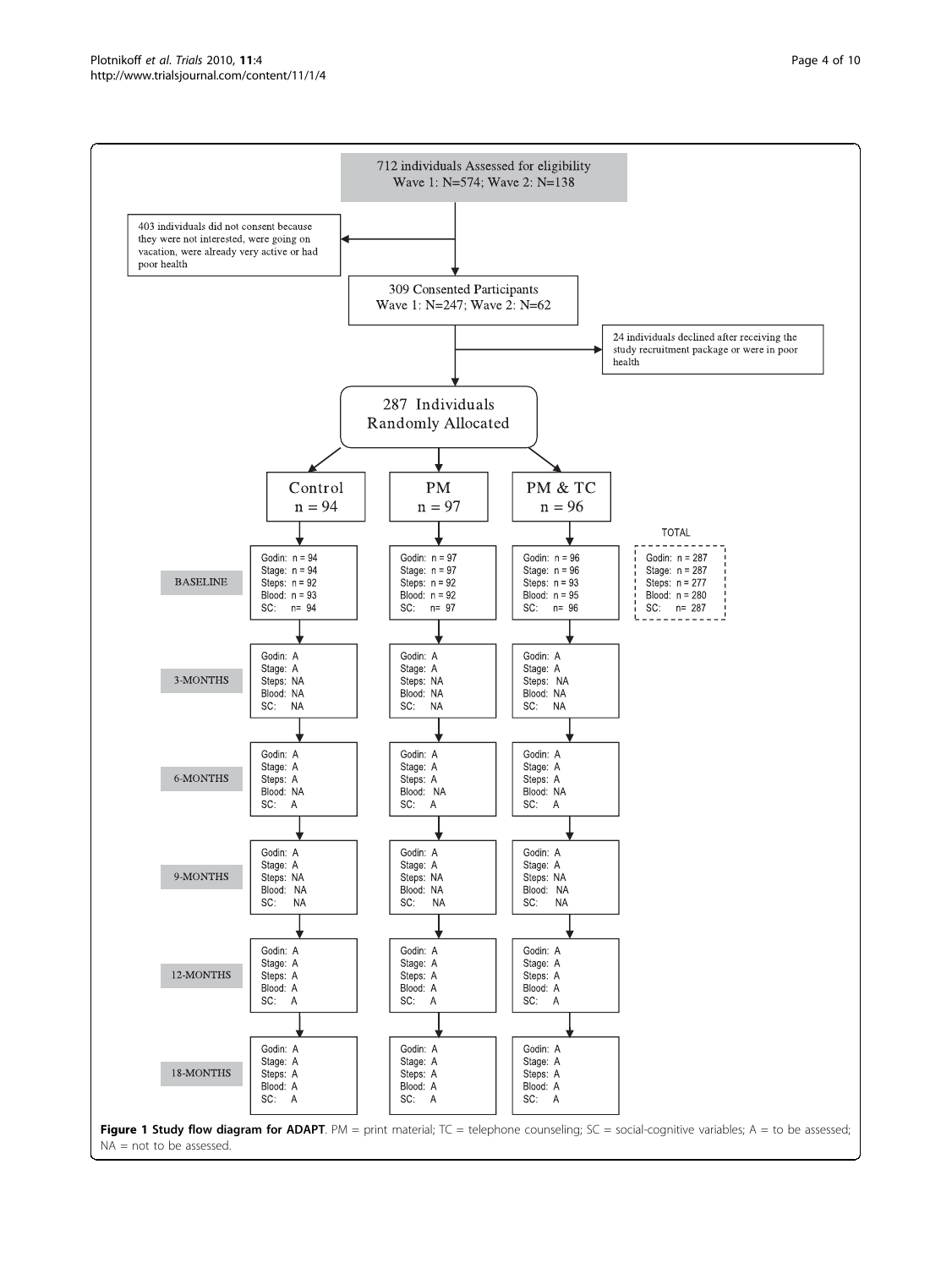## Group 2

Group 2 was the print material group ( $n = 97$ ). This group also received the Canadian Diabetes Associations' physical activity guidelines as well as stage-based print materials developed to address issues specific to the stage in which they were currently assessed. These materials were also tailored to be season-specific (i.e., Winter, Spring, Summer and Fall versions) and were mailed every 3 months. The purpose of the materials was to help address some of the specific issues related to each stage (i.e., Precontemplation, Contemplation, Preparation, Action and Maintenance). Therefore, based on the 5 stages and 4 seasons, 20 combinations of booklets were available for supporting stage progress or retention. Participants in this group also received a pedometer and tape measure. Finally, participants were given a fridge magnet calendar and a dry erase marker in order to chart progress.

#### Group 3

This intervention group ( $n = 96$ ) received the same intervention materials as specified in Groups 1 and 2. In addition, this group also received telephone counseling designed to give additional support to participants by trained counselors. Calls took place over the length of the 12-month intervention. For the first month calls were weekly, the next month calls were bi-weekly, then for the remainder of the intervention calls were monthly. This tapered schedule was to allow participants to become less reliant on counselor support as the intervention progressed.

Training for five telephone counselors (two health promotion graduate students and two psychology graduates) took place over a one day 7 hour training course. Training was completed with two project coordinators. The counselors were trained in seven key areas: the helping process, methods of communication, areas of influence, psychological underpinnings for behaviour change, the Transtheoretical Model (TTM) [[27](#page-8-0)], an overview of T2DM, physical activity and older adults, as well as physical activity related to T2DM and motivational interviewing techniques. Telephone counselors were also given a presentation and materials from the Canadian Diabetes Association. Counselors also received the Canadian Diabetes Association 2003 Guidelines for Physical Activity, Canada's Physical Activity Guide to Healthy Living, summarized research literature on PA and diabetes, pamphlets provided by the Canadian Diabetes Association giving a general overview on T2DM: medication, PA guidelines, diet, foot care, blood glucose testing, diabetic complications, and important lifestyle changes. All materials developed for this trial are available from the Principal Investigator (RCP) and are located on the Physical Activity and Population Health Research Laboratory web site: [http://www.uofaweb.ual](http://www.uofaweb.ualberta.ca/chps/paph.cfm)[berta.ca/chps/paph.cfm](http://www.uofaweb.ualberta.ca/chps/paph.cfm).

#### Theory Guidance

To enhance physical activity stage-matched interventions, Plotnikoff and colleagues examined social-cognitive constructs and items from the Theory of Planned Behaviour, the Health Belief Model, Protection Motivation Theory, Social Cognitive Theory, and the Transtheoretical Model in a large longitudinal, randomized population-based adult sample, to predict forward physical activity behaviour stage of change transition [[35-38](#page-8-0)]. From these results, there now exist strong data validating the magnitude of theoretical robustness for a number of social-cognitive constructs to predict (or not predict) stage transition. For example, Courneya and colleagues have demonstrated certain Theory of Planned Behaviour constructs outperform constructs from the Transtheoretical Model spanning a number of stage transitions [[35,36](#page-8-0)]. Taken together, this work served to guide the development of an integrated Stage-based Model (ISM) which guided the development and testing of stage-matched materials [[39\]](#page-8-0). The study's stagematched materials (booklets) were then modified and pre-tested with adults with type 2 diabetes prior to being employed in ADAPT.

## Recruitment and Randomization

A multi-strategy approach was taken between October 2005 and January 2006. Recruitment was targeted to those willing to participate. General advertising strategies were used across the province of Alberta, Canada. Advertisement posters were placed within the local health region sites (i.e., hospitals and community clinics), at regional Diabetes Education Centres in two main urban centres, and at community pharmacies. Advertisements were also placed in the Canadian Diabetes Association national newsletter and on the website. The principal investigator (RCP) completed an interview that was repeatedly broadcasted on a local cable television station. Further, advertisements were placed in newspapers across urban and rural communities. Finally, participants of a previously completed non-intervention survey who consented to be approached to participate in future physical activity studies were contacted by mail, telephone and email [[10](#page-7-0)]. Ethical approval was granted from an institutional review board at the University of Alberta, Edmonton, Canada.

We employed blocked randomization with a block size of '3'. A Fortran program (subroutine) was used to generate random permutations of the numerals 1-2-3. These generated numbers were used to assign the participants into the three study groups. That is, after every third subject, we were assured that equal numbers had been assigned to each of the treatment arms (since the subroutine generated permutations of 1/2/3). The person recruiting to the trial was unaware of the block size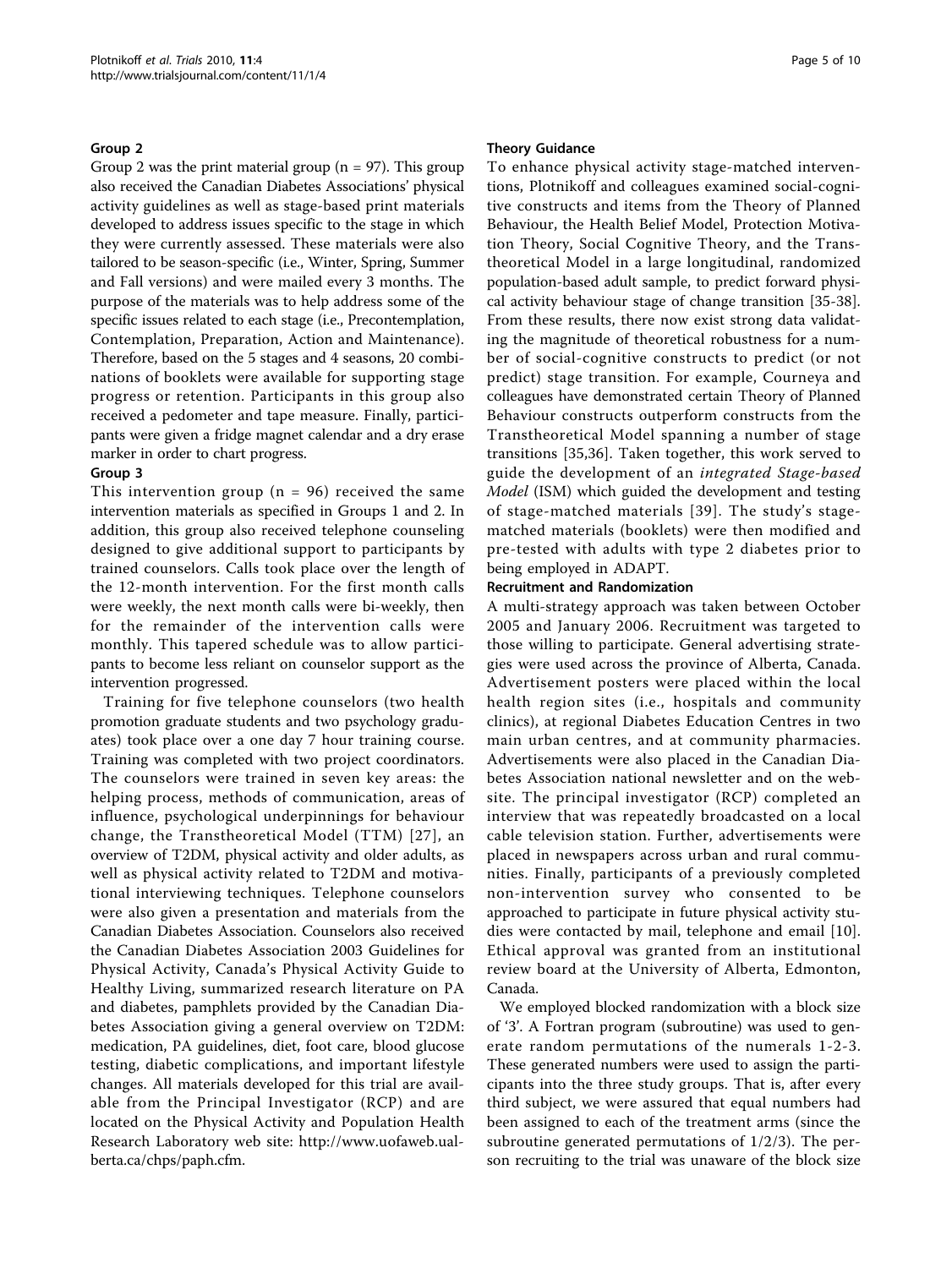of 3. Stratification was not used in the randomization process, as we did not anticipate any specific variables to have a major influence on the outcome.

Allocation of study participants was concealed to all study investigators. Only one Research Assistant, who was not directly involved in the study, had access to the database and the coding of the three study groups. After all the recruited individuals were randomized by the above-mentioned Research Assistant, the participant's group assignments along with their study IDs were passed on to the research coordinator. Research staff (other than the above Research Assistant) and investigators were unaware of the treatment allocation prior to randomization. Participants were notified by telephone of their group allocation. A log was maintained by the Research Assistant of all randomization encounters.

This study used a Relational Database Management System (RDBMS; Microsoft Access) to organize the large quantity of data generated. In addition to information such as group allocation, contact information, drop-out information, date questionnaires were returned, and blood data received, this data management method records multiple items for each individual such as comments of individuals relating to the study, any changes in their medical condition, if new pedometers were sent and when, if log books were returned, etc. (This was done by establishing what is known as "one-to-many" data table relationships in the Access RDBMS.) This system was developed and maintained by the above-mentioned Research Assistant who was not directly involved in the study. Any changes to the database were preserved in writing to show what was changed and the reason for any changes. The generation of multiple (all) versions of the database as changes occur, will be permanently archived as to ensure a complete audit trail.

The Relational Database Management System facilitated generating lists of individuals (in the form of customized database queries and reports) for those who did not return questionnaires, or of individuals from whom blood data has not yet been received, etc. These lists were used to contact individuals and encourage participants to stay in the study. It was also possible to generate mail labels and employ merge (e-mail) to target specific customized groups who did not respond. After each questionnaire mail-out, a reminder call was given to each participant two weeks after the initial mail-out. Three attempts were made to directly talk to the participants; and failing this, a message was left on their answering machine. An email was also sent if an email address was available for the participant. After another two weeks, a questionnaire package was re-sent to any non-respondents. Further, any participants who chose to withdraw were sent a final letter acknowledging their

decision to withdraw and a final opportunity to reconsider staying in the study. Other methods to increase study retention included giving participants an option to take part in the Wave 2 of the study (group of study participants who joined the study three months later) if they were unable to commence for the Wave 1 group.

#### Analysis Strategy

Physical activity data, clinical data, and HRQL measures will be analyzed using Linear-mixed model (LMM) analyses employing intention-to-treat principles [[40\]](#page-8-0) using the Statistical Program for Social Sciences (SPSS) 16. LMM analyses examine changes from baseline to each follow-up time point for each intervention group compared to the changes for the same time period for the control group [[41](#page-8-0)] (See Appendix A).

LLMs use all available data and provide a valid analysis when data are missing at random. Tests will be conducted to examine if missing data are missing at random. Suitable multiple imputation methods will be utilized if the data are found to be not missing at random. A total of three planned comparisons will be completed and include: Group 1 to Group 2, Group 1 to Group 3, and Group 2 to Group 3. The alpha levels will be reported along with effect sizes (following Cohen's guidelines) for each of the analyses [[42\]](#page-8-0).

Prior to analyses, any baseline differences between groups for variables (based on the literature) that may be associated with activity levels of participants will be assessed for baseline balance. These include, age, gender, level of education, income, marital/partner status, diabetes duration, BMI, medication (i.e., insulin), physical disability index, and A1C levels. Depending on the variables (categorical or continuous measures) chi-square tests or one-way ANOVAs will be conducted to assess baseline balance on the above-mentioned variables. Given the inconsistency of these variables in their association of PA in this population [\[10](#page-7-0)] the primary analyses will only co-vary for baseline physical activity. However, we will also present adjusted results, controlling for any of these variables displaying significant differences ( $p < .05$ ) between groups at baseline.

We will compare study dropouts with individuals who completed the study on physical activity levels, demographic and medical variables. We also plan to compare drop-out rates between the different study groups.

#### Statistical power and sample size

The study's primary analysis is the comparison of physical activity behaviour between the three study groups, from baseline to the 12-month time-point. Assuming a moderate correlation ( $r = 0.5$ ) between baseline and post-intervention, to detect a mean difference of 0.5 standard deviation between study groups for the main dependent outcome (i.e., physical activity behaviour) at post-intervention (as suggested by Cohen) [[43](#page-8-0)] the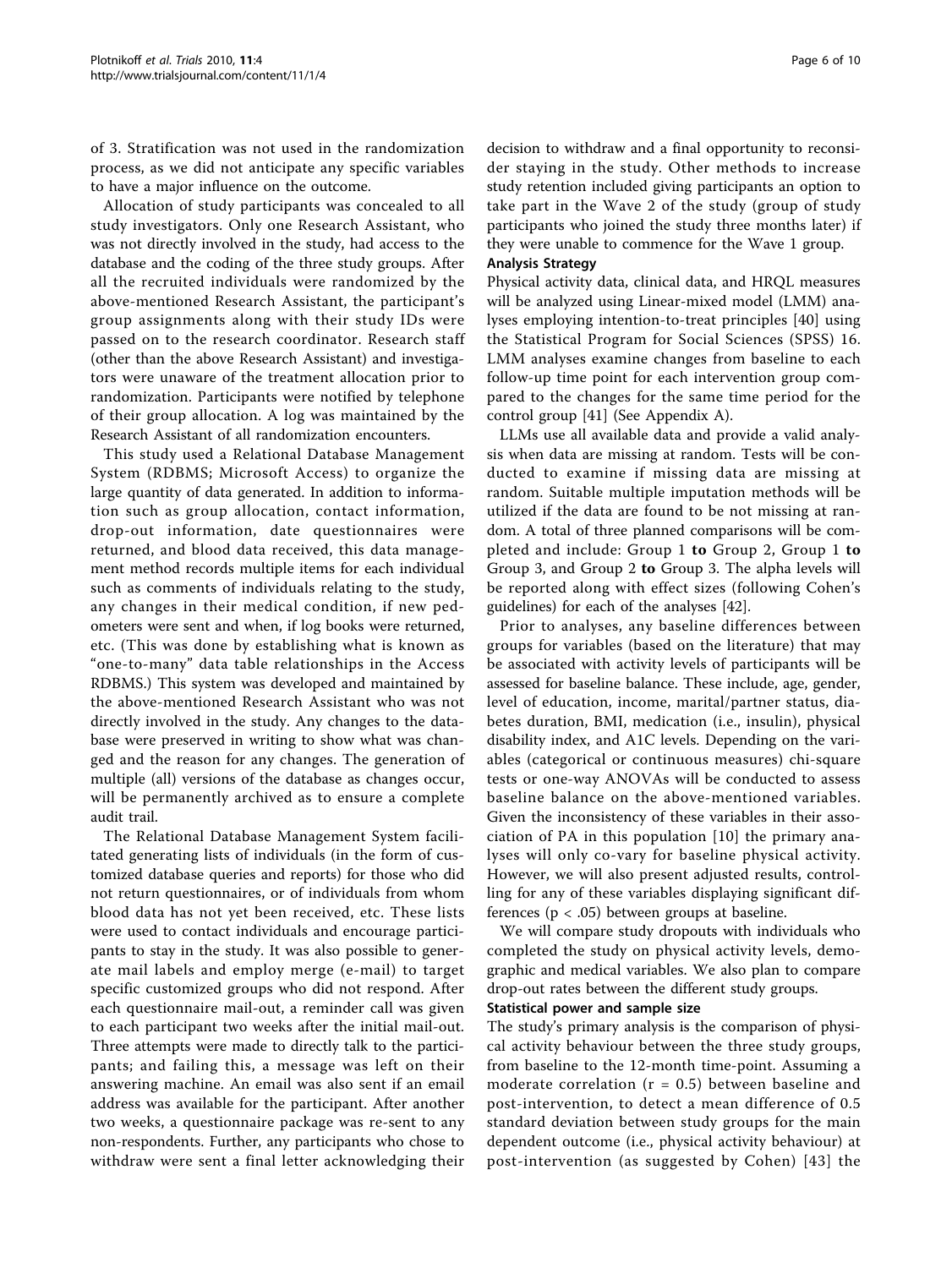required sample size is 76 participants per group (power  $= 0.80$ ; alpha  $= 0.01$  [\[44](#page-8-0)]. Secondary analyses will examine the PA behaviour change between the study groups across the other study time-points (i.e., 6 and 18 months).

The sample size is also adequate to assess differences between the groups on the study's secondary outcomes of the psychosocial measures and nutrition behaviours, [[43\]](#page-8-0) and based on published intervention studies to date, it is more than adequate (power  $>0$ . 80; alpha = 0.05) to independently detect differences on the anthropometric and biometric outcomes (i.e., body weight, hip-waist ratio, fitness measures, A1C, fasting glucose, fasting lipid profile, plasma insulin levels, and C-reactive protein).

Anticipating a maximum study drop-out rate of 20% at 12-months (study's primary end-point), and 30% at 18-months we enrolled 287 individuals. The dropout rate was based on conservative estimates from other similar type of investigations on individuals with type 2 diabetes [[45\]](#page-8-0) and our study's retention strategies.

## **Discussion**

We have described the design of a pragmatic trial that draws evidence from several social-cognitive theories combined with various modes of program delivery in an effort to examine the efficacy of population-based (i.e., wide reaching and low cost) strategies for physical activity promotion among adults with T2DM.

A novel feature of our design is the "polytheoretical" approach to behaviour change in this population, which is in contrast to most previous studies that often take a 'one-theory-fits-all' approach. Key constructs from various social-cognitive theories served to guide ADAPT [[46-51](#page-8-0)]. Central to our design was the Stages of Change or Transtheoretical Model [\[27](#page-8-0)], and intervention groups were stage-matched (5 stages) and matched based on four seasons, consisting of 20 separate stage-based booklets. Beyond this unique stage- and season-matched approach, ADAPT will provide further evidence for the utility of targeting various psychosocial variables relevant when tailoring theory-based PA interventions. Moreover, the inclusion of constructs from continuous behavioural models (i.e., Protection Motivation Theory, Social Cognitive Theory, and Theory of Planned Behaviour) found to predict forward stage transition, will speak to the potential for an enhanced and integrated stage-based model for behaviour change [\[39](#page-8-0)].

The relative advantages and disadvantages of the modes of delivery used in ADAPT (i.e., printed material and telephone counseling) were considered in the development of the trial groups. For example, the benefits of using printed materials to promote behaviour change include: the promotion of self-initiated change; low cost; potential to reach large numbers of individuals; decreased staff and participant burden; minimized time barriers as individuals can read the material when they have time; and the material can be used as a reference tool at a later date [[52\]](#page-8-0). Conversely, the disadvantages to using print materials include: difficulty determining dose-response; the material may not be seen as personally relevant nor engaging; lack of social support due to lack of personal contact; and uncertainty that individuals will read the material [[52\]](#page-8-0).

The telephone counseling mode of physical activity promotion may be particularly relevant to a diabetic population as telephone-mediated interventions appear to be effective in specialized populations; particularly those that may be highly burdened by comorbidities such as individuals with T2DM [[53,54\]](#page-8-0). Further, the telephone can provide many of the advantages of face-toface contact with less of the disadvantages; that is, lower cost, requires less staff time, has a greater reach, and availability in most households [[55\]](#page-8-0). The main disadvantages of using telephone mediated interventions is their greater expense compared to printed materials; and it is possible that any added effectiveness may not be relevant once a physical activity program is established [[56\]](#page-8-0).

Pedometer and step log use is an additional attractive strategy to increase the efficacy of physical activity interventions for people with T2DM. Not only are pedometers of relatively low-cost, they offer a dual purpose to researchers in that they provide an objective estimate of daily activity pattern (i.e., walking) and also fit within theory-based physical activity interventions that incorporate goal setting and self-monitoring [[57-61\]](#page-8-0). In one of the first research studies to employ pedometers to increase walking in a small sample of individuals with T2DM, a 10,000 steps per day goal was set. Participants exceeded this goal and on average walked 19,000 steps per day and achieved considerable improvements in insulin sensitivity [[62](#page-8-0)]. Since then, other pedometerbased research in this population suggests that both behavioural and clinical outcomes can be favorably improved [[63,64](#page-9-0)] and for many of these reasons we included this simple tool in ADAPT.

A recent review of available literature on the costeffectiveness of lifestyle interventions for patients with diabetes concluded that these would likely be highly cost-effective, although the available evidence was limited [[65\]](#page-9-0). In particular, the authors found few comparative effectiveness trials, with only short-term follow-up. They recommended that future research should focus on long-term effectiveness and should compare multiple treatment strategies to determine incremental costs and benefits of one over the other. This was one of our objectives in the ADAPT study, and if either of the two enhanced intervention strategies prove to be more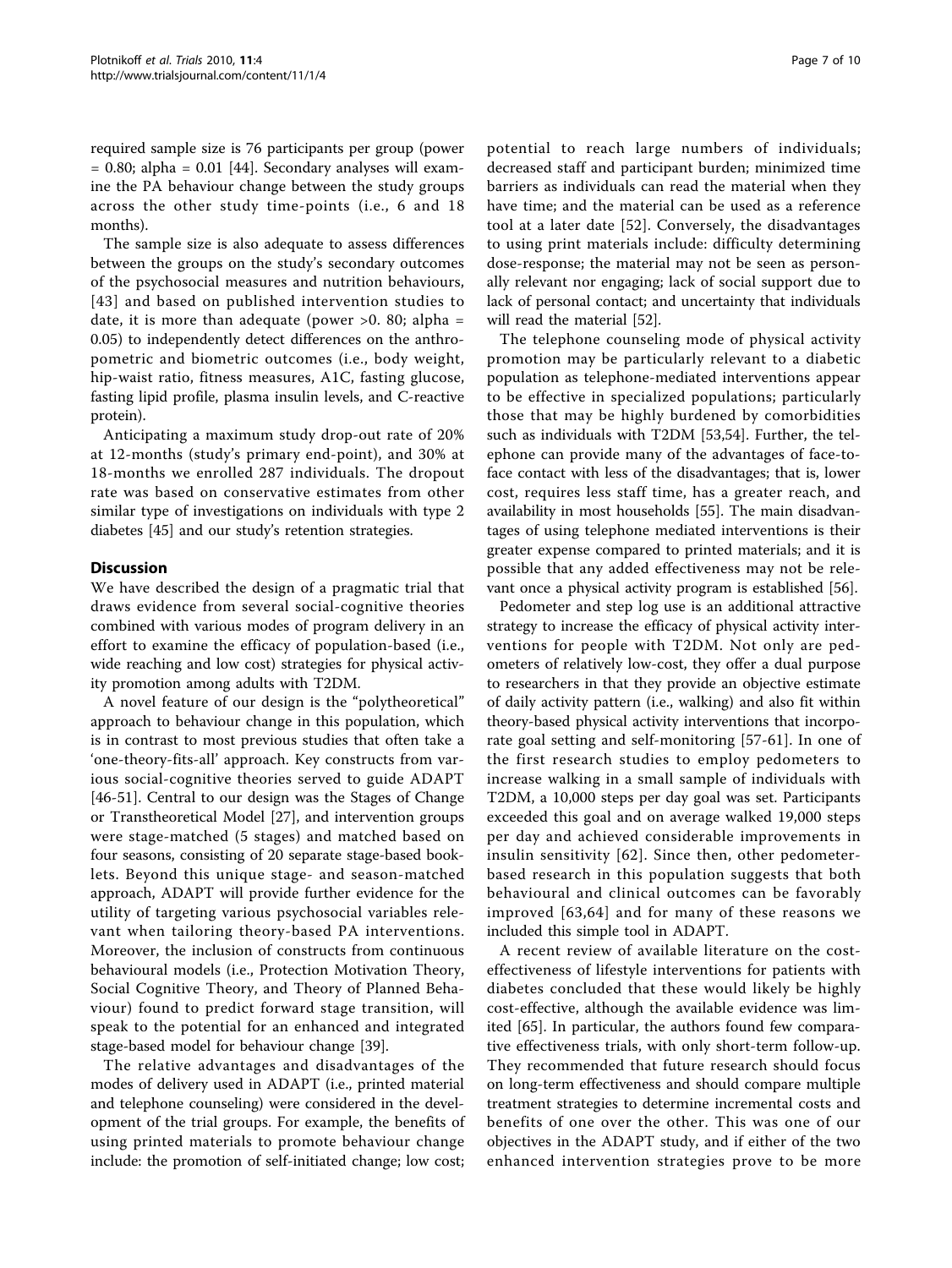<span id="page-7-0"></span>effective, we intend to conduct incremental cost-effectiveness analyses relative to the standard intervention strategies.

Finally, the RE-AIM framework which has been applied to evaluate health behaviour change interventions including those that target physical activity [[66](#page-9-0)] and diabetes [[45](#page-8-0),[67](#page-9-0)-[69](#page-9-0)] in public health practice, will serve to guide the dissemination and effectiveness of ADAPT in terms of its adoption, implementation and maintenance, in public health settings.

In summary, since the global prevalence of T2DM is expected to increase beyond previous estimates, bestpractices for promoting a key cornerstone of T2DM management at a population level are urgently needed. In addition to the T2DM population, the results of this study may provide valuable information relating to other physical activity-based chronic disease prevention and management interventions.

# List of Abbreviations

A1C: glycosylated haemoglobin; ADAPT: Alberta diabetes and physical activity trial; BMI: Body mass index; CDA: Canadian Diabetes Association; CRP: C-reactive protein; EQ-5D: European Quality of life - 5 dimensions; HDL: High density lipoprotein; HRQOL: Health related quality of life; ISM: Integrated stage-based model; LDL: Low density lipoprotein; LMM: Linear mixed model; PA: Physical activity; PAR-Q: Physical Activity Readiness Questionnaire; PMT: Protection motivation theory; RE-AIM: Reach, Efficacy, Adoption, Implementation, and Maintenance; SF-12: Short form health survey -12 item; T2DM: Type 2 diabetes mellitus; TPB: Theory of planned behaviour; TTM: Transtheoretical model; SCT: Social cognitive theory; SOC: Stages of change.

#### Appendix A

LMM model statement is: yij =  $\ddot{y}0 + \ddot{y}1$ .tij +  $\ddot{y}2$ .gi1+  $\ddot{y}3$ .  $gi2 + \ddot{y}4.(gi1*tij) + \ddot{y}5.(gi2*tij)+bi0 + bi1*tij + \ddot{y}ij, i = 1,$ ..., 287;  $j = 1, ..., 6$ , where  $\ddot{y}$ 's are the fixed effects coefficients, b's are the random effects coefficients, the product terms gij\*tij are interaction terms of group-by-time, and ÿij is the error for observation j in group i. The command (in SPSS) used will be as follows [one group factor (GROUP) and one repeated measures factor (TIME), where ACTIVITY (and other outcomes) is the dependent variable and ID is the subject variable].

#### Acknowledgements

This study was funded by the Canadian Institutes of Health Research. RCP is supported by Salary Awards from the Canadian Institutes of Health Research (Applied Public Health Chair Program) and the Alberta Heritage Foundation for Medical Research (Health Scholar). KSC is supported by the Canadian Research Chair Program. RJS is supported by Salary Awards from the Alberta Heritage Foundation for Medical Research (Health Senior Scholar). JAJ is supported by the Canadian Research Chair Program and the Alberta

Heritage Foundation for Medical Research (Health Senior Scholar). KR is supported by Salary Awards from the Canadian Institutes of Health Research (Applied Public Health Chair Program) and the Alberta Heritage Foundation for Medical Research (Health Senior Scholar).

#### Author details

<sup>1</sup>School of Education, University of Newcastle, Callaghan, NSW Australia. <sup>2</sup>School of Public Health, University of Alberta, Edmonton, Alberta, Canada <sup>3</sup> Faculty of Physical Education and Recreation, University of Alberta Edmonton, Alberta, Canada. <sup>4</sup> Faculties of Medicine and Kinesiology, University of Calgary, Calgary, Alberta, Canada. <sup>5</sup>Faculty of Medicine, University of Ottawa, Ottawa, Ontario, Canada.

#### Authors' contributions

RCP conceived the study. KSC, RJS, JAJ, NB, DL and KR provided input into the study and intervention design. RCP, NK and STJ were responsible for drafting the manuscript. All authors critically evaluated the article for content and approved the final version.

#### Competing interests

The authors declare that they have no competing interests.

#### Received: 6 August 2009

Accepted: 12 January 2010 Published: 12 January 2010

#### References

- 1. World Health Organization: Diabetes/the cost of diabetes. Fact sheet #312 [http://www.who.int/mediacentre/factsheets/fs312/en/index.html,](http://www.who.int/mediacentre/factsheets/fs312/en/index.html) [cited November 2008].
- 2. Canadian Diabetes Association Clinical Practice Guidelines Expert Committee: Canadian Diabetes Association 2003 Clinical Practice Guidelines for the Prevention and Management of Diabetes in Canada. Cdn J Diabetes 2003, 27(suppl 2):s1-s140.
- 3. Health Canada: Diabetes in Canada: National Statistics and Opportunities for Improved Surveillance, Prevention and Control. Health Canada 1999, 1-69.
- 4. Zinman B, Ruderman N, Campaigne BN, Devlin JT, Schneider SH: [Physical](http://www.ncbi.nlm.nih.gov/pubmed/14693927?dopt=Abstract) [activity/exercise and diabetes.](http://www.ncbi.nlm.nih.gov/pubmed/14693927?dopt=Abstract) Diabetes Care 2004, 27(suppl 1):s58-s62.
- 5. Boulé NG, Haddad E, Kenny GP, Wells GA, Sigal RJ: Effects of exercise on glycemic control and body mass in type 2 diabetes mellitus: a metaanalysis of controlled clinical trials. Scand J Med Sci Sports 2002, 12(1):60-61.
- 6. Helmrich SP, Ragland DR, Paffenbarger RS Jr: [Prevention of non-insulin](http://www.ncbi.nlm.nih.gov/pubmed/7934754?dopt=Abstract)[dependent diabetes mellitus with physical activity.](http://www.ncbi.nlm.nih.gov/pubmed/7934754?dopt=Abstract) Med Sci Sports Exerc 1994, 26(7):824-830.
- 7. Burchfiel CM, Sharp DS, Curb JD, Rodriguez BL, Hwang L, Marcus EB, Yano K: [Physical activity and incidence of diabetes: the Honolulu Heart](http://www.ncbi.nlm.nih.gov/pubmed/7840114?dopt=Abstract) [Program.](http://www.ncbi.nlm.nih.gov/pubmed/7840114?dopt=Abstract) Am J Epidemiol 1995, 141(4):360-368.
- 8. Schneider SH, Khachadurian AK, Amorosa LF, Clemow L, Ruderman NB: [Ten-year experience with an exercise-based outpatient life-style](http://www.ncbi.nlm.nih.gov/pubmed/1468318?dopt=Abstract) [modification program in the treatment of diabetes mellitus.](http://www.ncbi.nlm.nih.gov/pubmed/1468318?dopt=Abstract) Diabetes Care 1992, 15(11):1800-1810.
- 9. Wei M, Gibbons LW, Kampert JB, Nichaman MZ, Blair SN: [Low](http://www.ncbi.nlm.nih.gov/pubmed/10766678?dopt=Abstract) [cardiorespiratory fitness and physical inactivity as predictors of mortality](http://www.ncbi.nlm.nih.gov/pubmed/10766678?dopt=Abstract) [in men with type 2 diabetes.](http://www.ncbi.nlm.nih.gov/pubmed/10766678?dopt=Abstract) Ann Intern Med 2000, 132(8):605-611.
- 10. Plotnikoff RC, Taylor LM, Wilson PM, Courneya KS, Sigal RJ, Birkett N, Raine K, Svenson LW: [Factors associated with physical activity in](http://www.ncbi.nlm.nih.gov/pubmed/16888470?dopt=Abstract) [Canadian adults with diabetes.](http://www.ncbi.nlm.nih.gov/pubmed/16888470?dopt=Abstract) Med Sci Sports Exerc 2006, 38(8):1526-1534.
- 11. Plotnikoff RC: Physical activity in the management of diabetes: population-based issues and approaches. Can J Diabetes 2006, 30:52-62.
- 12. Wing RR, Goldstein MG, Acton KJ, Birch LL, Jakicic JM, Sallis JF Jr, Smith-West D, Jeffery RW, Surwit RS: [Behavioral science research in diabetes:](http://www.ncbi.nlm.nih.gov/pubmed/11194216?dopt=Abstract) [Lifestyle changes related to obesity, eating behavior, and physical](http://www.ncbi.nlm.nih.gov/pubmed/11194216?dopt=Abstract) [activity.](http://www.ncbi.nlm.nih.gov/pubmed/11194216?dopt=Abstract) Diabetes Care 2001, 24:117-123.
- 13. Peyrot M: [Behavior change in diabetes education.](http://www.ncbi.nlm.nih.gov/pubmed/10711086?dopt=Abstract) Diabetes Educ 1999, 25(6):62-73.
- 14. Fain JA, Nettles A, Funnell MM, Charron D: [Diabetes patient education](http://www.ncbi.nlm.nih.gov/pubmed/10711080?dopt=Abstract) [research: an integrative literature review.](http://www.ncbi.nlm.nih.gov/pubmed/10711080?dopt=Abstract) Diabetes Educ 1999, 25(6):7-15.
- 15. Plotnikoff RC, Lippke S, Courneya K, Birkett N, Sigal R: Physical activity and diabetes: An application of the theory of planned behavior to explain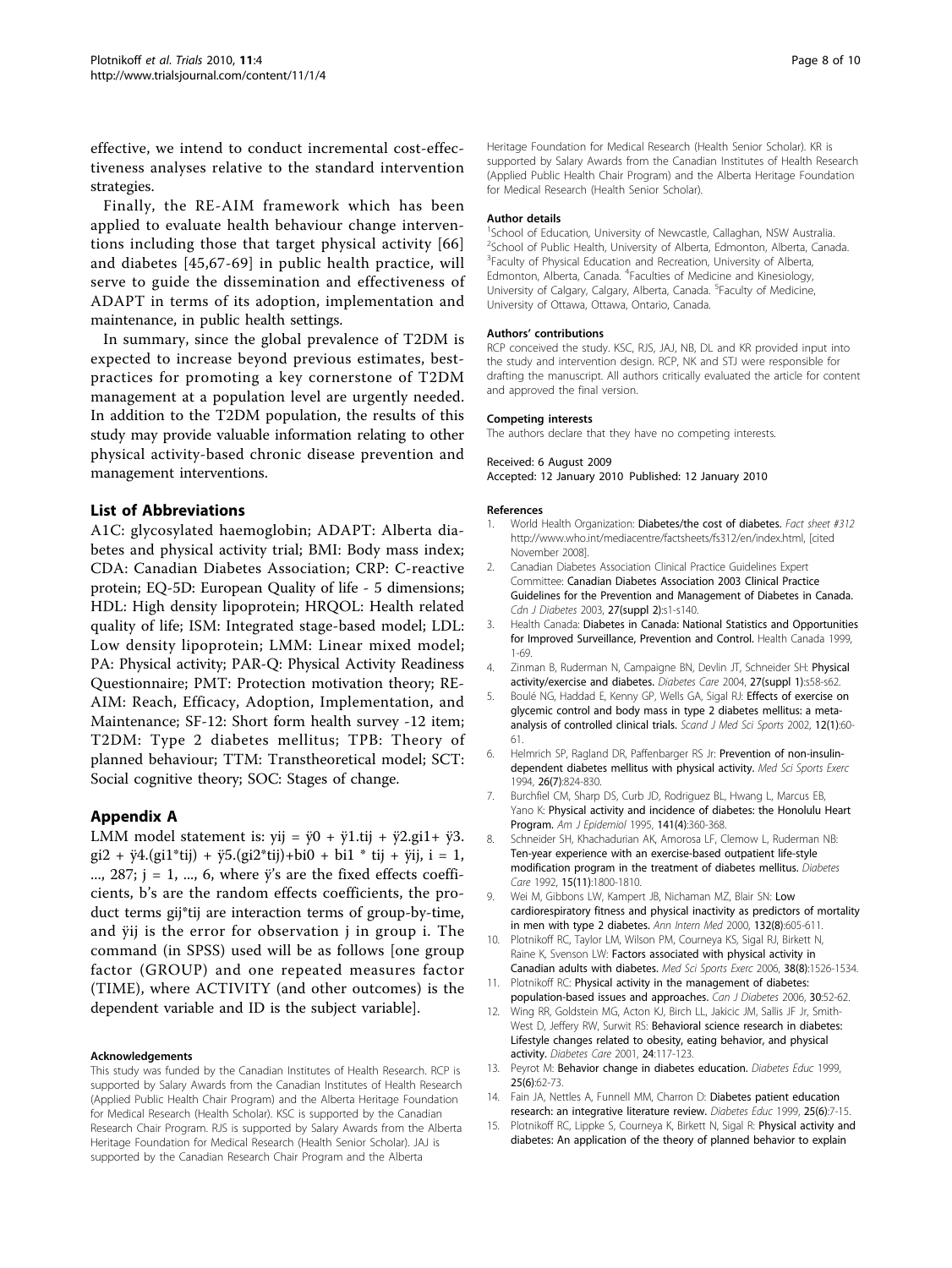<span id="page-8-0"></span>physical activity for type 1 and type 2 diabetes in an adult population sample. Psychol Health

- 16. Plotnikoff RC, Lippke S, Courneya K, Birkett N, Sigal R: Physical activity and social cognitive theory: a test in a population sample of adults with type 1 or type 2 diabetes. Appl Psychol 2008, 57(4):628-643.
- 17. Plotnikoff RC, Trinh L, Courneya KS, Karunamuni N, Sigal RJ: Predictors of aerobic physical activity and resistance training among Canadian adults with type 2 diabetes: An application of the protection motivation theory. Psychol Sport Exerc 2009, 10(3):320-328.
- 18. Plotnikoff R, Lippke S, Trinh L, Courneya K, Birkett N, Sigal R: Perceived severity makes the difference between individuals with type 1 and type 2 diabetes in motivating exercise behaviour: Testing the Protection Motivation Theory. Br J Health Psychol
- 19. Plotnikoff R, Karunamuni N, Brunet S: [A comparison of physical activity](http://www.ncbi.nlm.nih.gov/pubmed/19844832?dopt=Abstract)[related social-cognitive factors between those with type 1 diabetes,](http://www.ncbi.nlm.nih.gov/pubmed/19844832?dopt=Abstract) [type 2 diabetes and diabetes free adults.](http://www.ncbi.nlm.nih.gov/pubmed/19844832?dopt=Abstract) Psychol Health Med 2009, 14(5):536-44.
- 20. Noar SM, Benac CN, Harris MS: [Does tailoring matter? Meta-analytic](http://www.ncbi.nlm.nih.gov/pubmed/17592961?dopt=Abstract) [review of tailored print health behavior change interventions.](http://www.ncbi.nlm.nih.gov/pubmed/17592961?dopt=Abstract) Psychol Bull 2007, 133(4):673-693.
- 21. Marcus BH, Nigg CR, Riebe D, Forsyth LH: [Interactive communication](http://www.ncbi.nlm.nih.gov/pubmed/10913903?dopt=Abstract) [strategies: implications for population-based physical-activity promotion.](http://www.ncbi.nlm.nih.gov/pubmed/10913903?dopt=Abstract) Am J Prev Med 2000, 19(2):121-126.
- 22. Marcus BH, Bock BC, Pinto BM, Forsyth LH, Roberts MB, Traficante RM: Efficacy of an individualized, motivationally-tailored physical activity intervention. Ann of Behav Med 1998, 20(3):174-180.
- 23. Baksi AK, Al-Mrayat M, Hogan D, Thomas Z, Whittingstall E, Wilson P: Training programme for peer advisors in diabetes–are they the expert patients in diabetes?. Pract Diabetes Int 2005, 22:119-124
- 24. Heisler M, Piette JD: "[I help you, and you help me": Facilitated telephone](http://www.ncbi.nlm.nih.gov/pubmed/16288094?dopt=Abstract) [peer support among patients with diabetes.](http://www.ncbi.nlm.nih.gov/pubmed/16288094?dopt=Abstract) Diabetes Educ 2005, 31(6):869-879.
- 25. Marcus BH, Napolitano MA, King AC, Lewis BA, Whiteley JA, Albrecht A, Parisi A, Bock B, Pinto B, Sciamanna C, Jakicic J, Papandonatos GD: [Telephone versus print delivery of an individualized motivationally](http://www.ncbi.nlm.nih.gov/pubmed/17605559?dopt=Abstract) [tailored physical activity intervention: Project STRIDE.](http://www.ncbi.nlm.nih.gov/pubmed/17605559?dopt=Abstract) Health Psychol 2007, 26(4):401-409.
- 26. Marcus BH, Lewis BA, Williams DM, Dunsiger S, Jakicic JM, Whiteley JA, Albrecht AE, Napolitano MA, Bock BC, Tate DF, Sciamanna CN, Parisi AF: [A](http://www.ncbi.nlm.nih.gov/pubmed/17502536?dopt=Abstract) [comparison of Internet and print-based physical activity interventions.](http://www.ncbi.nlm.nih.gov/pubmed/17502536?dopt=Abstract) Arch Intern Med 2007, 167(9):944-949.
- 27. Prochaska JO, DiClemente CC, Norcross JC: [In search of how people](http://www.ncbi.nlm.nih.gov/pubmed/1329589?dopt=Abstract) [change: Applications to addictive behaviors.](http://www.ncbi.nlm.nih.gov/pubmed/1329589?dopt=Abstract) Am Psychol 1992, 47(9):1102-1114.
- 28. Godin G, Shephard RJ: [A simple method to assess exercise behavior in](http://www.ncbi.nlm.nih.gov/pubmed/4053261?dopt=Abstract) [the community.](http://www.ncbi.nlm.nih.gov/pubmed/4053261?dopt=Abstract) Can J Appl Sport Sci 1985, 10(3):141-146.
- 29. Brown WJ, Bauman AE: [Comparison of estimates of population levels of](http://www.ncbi.nlm.nih.gov/pubmed/11109690?dopt=Abstract) [physical activity using two measures.](http://www.ncbi.nlm.nih.gov/pubmed/11109690?dopt=Abstract) Aust  $N Z J$  Public Health 2000, 24(5):520-525.
- 30. National Committee for Clinical Laboratory Standards: Procedures for the Handling and Processing of Blood Specimens. Villanova, PA: Approved Guideline NCCLS Publication H18-A 1990, 1-80.
- 31. Statistics Canada: Census 2001 2B. Ottawa, ON: Health Canada 2001.
- 32. Plotnikoff RC, Brez S, Brunet S: re exercise social-cognitive factors and behaviours different for adults with diabetes? A randomized community sample. Psychol Health Med 2003, 8(4):A465-471.
- 33. Ware J Jr, Kosinski M, Keller SD: [A 12-Item Short-Form Health Survey:](http://www.ncbi.nlm.nih.gov/pubmed/8628042?dopt=Abstract) [construction of scales and preliminary tests of reliability and validity.](http://www.ncbi.nlm.nih.gov/pubmed/8628042?dopt=Abstract) Med Care 1996, 34:220-233.
- 34. Shaw JW, Johnson JA, Coons SJ: [US valuation of the EQ-5D health states.](http://www.ncbi.nlm.nih.gov/pubmed/15725977?dopt=Abstract) [Development and testing of the D1 valuation model.](http://www.ncbi.nlm.nih.gov/pubmed/15725977?dopt=Abstract) Med Care 2005, 43:203-220.
- 35. Plotnikoff R, Hotz S, Birkett N, Courneya K: [Exercise and the](http://www.ncbi.nlm.nih.gov/pubmed/11676586?dopt=Abstract) [transtheoretical model: A longitudinal test of a population sample.](http://www.ncbi.nlm.nih.gov/pubmed/11676586?dopt=Abstract) Prev Med 2001, 33:441-452.
- 36. Courneya K, Plotnikoff R, Hotz S, Birkett N: [Predicting exercise stage](http://www.ncbi.nlm.nih.gov/pubmed/14596730?dopt=Abstract) [transitions over two consecutive 6-month periods: A test of the theory](http://www.ncbi.nlm.nih.gov/pubmed/14596730?dopt=Abstract) [of planned behaviour in a population-based sample.](http://www.ncbi.nlm.nih.gov/pubmed/14596730?dopt=Abstract) Br J Health Psychol 2001, 6:135-150.
- 37. Rhodes R, Plotnikoff R: [Understanding action control: Predicting physical](http://www.ncbi.nlm.nih.gov/pubmed/16719600?dopt=Abstract) [activity intention-behaviour profiles across six-months in a Canadian](http://www.ncbi.nlm.nih.gov/pubmed/16719600?dopt=Abstract) [sample.](http://www.ncbi.nlm.nih.gov/pubmed/16719600?dopt=Abstract) Health Psychol 2006, 25(3):292-299.
- 38. Lippke S, Plotnikoff R: [The Protection Motivation Theory within the stages](http://www.ncbi.nlm.nih.gov/pubmed/19171082?dopt=Abstract) [of the Transtheoretical Model - Stage-specific interplay of variables and](http://www.ncbi.nlm.nih.gov/pubmed/19171082?dopt=Abstract) [prediction of stage transitions.](http://www.ncbi.nlm.nih.gov/pubmed/19171082?dopt=Abstract) Br J Health Psychol 2009, 14(2):211-229.
- 39. Plotnikoff R, Brunet S, Courneya K, Spence J, Birkett N, Marcus B, Whiteley J: [The efficacy of stage-matched and standard public health materials for](http://www.ncbi.nlm.nih.gov/pubmed/17674637?dopt=Abstract) [promoting physical activity in the workplace: The Physical Activity](http://www.ncbi.nlm.nih.gov/pubmed/17674637?dopt=Abstract) [Workplace Study \(PAWS\).](http://www.ncbi.nlm.nih.gov/pubmed/17674637?dopt=Abstract) Am J Health Promot 2007, 21(6):501-509.
- 40. Newell DJ: [Intention to treat analysis: implications for quantitative and](http://www.ncbi.nlm.nih.gov/pubmed/1468842?dopt=Abstract) [qualitative research.](http://www.ncbi.nlm.nih.gov/pubmed/1468842?dopt=Abstract) Int J Epidemiol 1992, 21(5):837-841.
- 41. Diggle PJ, Heagerty P, Liang KY, Zeger SL: Analysis of longitudinal data New York: Oxford University Press, 2 2002.
- 42. Cohen J: Statistical power analysis for the behavioural sciences Hillsdale, NJ: Erlbaum 1988.
- 43. Cohen J: Statistical power analysis for the behavioural sciences San Diego: Academic Press 1977.
- 44. Overall JE, Doyle SR: [Estimating sample sizes for repeated measurement](http://www.ncbi.nlm.nih.gov/pubmed/8205802?dopt=Abstract) [design.](http://www.ncbi.nlm.nih.gov/pubmed/8205802?dopt=Abstract) Control Clin Trials 1994, 15(2):100-123.
- 45. Eakin EG, Bull SS, Glasgow RE, Mason M: [Reaching those most in need: a](http://www.ncbi.nlm.nih.gov/pubmed/11921415?dopt=Abstract) [review of diabetes self-management interventions in disadvantaged](http://www.ncbi.nlm.nih.gov/pubmed/11921415?dopt=Abstract) [populations.](http://www.ncbi.nlm.nih.gov/pubmed/11921415?dopt=Abstract) Diabetes Metab Res Rev 2002, 18(1):26-35.
- 46. Ajzen I: The theory of planned behavior. Organ Behav Hum Decis Process 1991, 50:179-211.
- 47. Ajzen I, Fishbein M: Understanding attitudes and predicting social behaviour Englewood Cliffs: Prentice Hall 1980.
- 48. Rogers R: Cognitive and psychological processes in fear appeals and attitude change: A revised theory of protection motivation. Social Psychology: A Sourcebook New York: Guilford Press 1983, 153-176.
- 49. Bandura A: Social foundations of thought and action: a social cognitive theory Englewood Cliffs: Prentice Hall 1986.
- 50. Bandura A: [Health promotion by social cognitive means.](http://www.ncbi.nlm.nih.gov/pubmed/15090118?dopt=Abstract) Health Educ Behav 2004, 31(2):143-164.
- 51. Prochaska J, Valicer W: [The transtheoretical model of health behavior](http://www.ncbi.nlm.nih.gov/pubmed/10170434?dopt=Abstract) [change.](http://www.ncbi.nlm.nih.gov/pubmed/10170434?dopt=Abstract) Am J Health Promot 1997, 12(1):38-48.
- 52. Napolitano MA, Marcus BH: [Targeting and tailoring physical activity](http://www.ncbi.nlm.nih.gov/pubmed/12150571?dopt=Abstract) [information using print and information technologies.](http://www.ncbi.nlm.nih.gov/pubmed/12150571?dopt=Abstract) Exerc Sport Sci Rev 2002, 30(3):122-128.
- 53. King AC, Bauman A, O'Sullivan P, Wilcox S, Castro C: [Effects of moderate](http://www.ncbi.nlm.nih.gov/pubmed/11773209?dopt=Abstract)[intensity exercise on physiological, behavioral, and emotional responses](http://www.ncbi.nlm.nih.gov/pubmed/11773209?dopt=Abstract) [to family care-giving: A randomized controlled trial.](http://www.ncbi.nlm.nih.gov/pubmed/11773209?dopt=Abstract) J Gerontol A Biol Sci Med Sci 2002, 57(1):M26-36.
- 54. Stewart AL, Verboncouer CJ, McLellan BY, Gillis DE, Rush S, Mills KM, King AC, Ritter P, Brown BW Jr, Bortz WM: [Physical activity outcomes of](http://www.ncbi.nlm.nih.gov/pubmed/11487597?dopt=Abstract) [CHAMPS II: A physical activity promotion program for older adults.](http://www.ncbi.nlm.nih.gov/pubmed/11487597?dopt=Abstract) J Gerontol A Biol Sci Med Sci 2001, 56(8):M465-470.
- 55. Castro C, King A: Telephone-assisted counselling for physical activity. Exerc Sports Sci Rev 2002, 30(2):64-68.
- 56. Castro CM, King AC, Brassington GS: [Telephone versus mail interventions](http://www.ncbi.nlm.nih.gov/pubmed/11714186?dopt=Abstract) [for maintenance of physical activity in older adults.](http://www.ncbi.nlm.nih.gov/pubmed/11714186?dopt=Abstract) Health Psychol 2001, 20(6):438-444.
- 57. Welk GJ, Differding JA, Thompson RW, Blair SN, Dziura J, Hart P: The utility of the Digi-walker step counter to assess daily physical activity patterns. Med Sci Sports Exerc 2000, 2(9 Suppl):S481-488.
- 58. Bravata DM, Smith-Spangler C, Sundaram V, Gienger A, Lin ND, Lewis R, Stave CD, Olkin I, Sirard JR: [Using pedometers to increase physical activity](http://www.ncbi.nlm.nih.gov/pubmed/18029834?dopt=Abstract) [and improve health: a systematic review.](http://www.ncbi.nlm.nih.gov/pubmed/18029834?dopt=Abstract) JAMA 2007, 298(19):2296-2304.
- 59. Tudor-Locke C, Myers A: [Methodological considerations for researchers](http://www.ncbi.nlm.nih.gov/pubmed/11253314?dopt=Abstract) [and practitioners using pedometers to measure physical activity](http://www.ncbi.nlm.nih.gov/pubmed/11253314?dopt=Abstract) [\(ambulatory\) activity.](http://www.ncbi.nlm.nih.gov/pubmed/11253314?dopt=Abstract) Res Q Exerc Sport 2001, 72(1):1-12.
- 60. Tudor-Locke C, Bell RC, Myers AM, Harris SB, Ecclestone NA, Lauzon N, Rodger NW: [Controlled outcome evaluation of the First Step Program: A](http://www.ncbi.nlm.nih.gov/pubmed/14569279?dopt=Abstract) [daily physical activity intervention for individuals with type II diabetes.](http://www.ncbi.nlm.nih.gov/pubmed/14569279?dopt=Abstract) Int J Obes Relat Metab Disord 2004, 28(1):113-119.
- 61. Delahanty L: Evidence-based trends for achieving weight loss and increased physical activity: applications for diabetes prevention and treatment. Diabetes Spect 2002, 15(3):183-189.
- 62. Yamanouchi K, Shinozaki T, Chikada K, Nishikawa T, Ito K, Shimizu S, Ozawa N, Suzuki Y, Maeno H, Kato K, et al: [Daily walking combined with](http://www.ncbi.nlm.nih.gov/pubmed/7555502?dopt=Abstract) [diet therapy is a useful means for obese NIDDM patients not only to](http://www.ncbi.nlm.nih.gov/pubmed/7555502?dopt=Abstract)